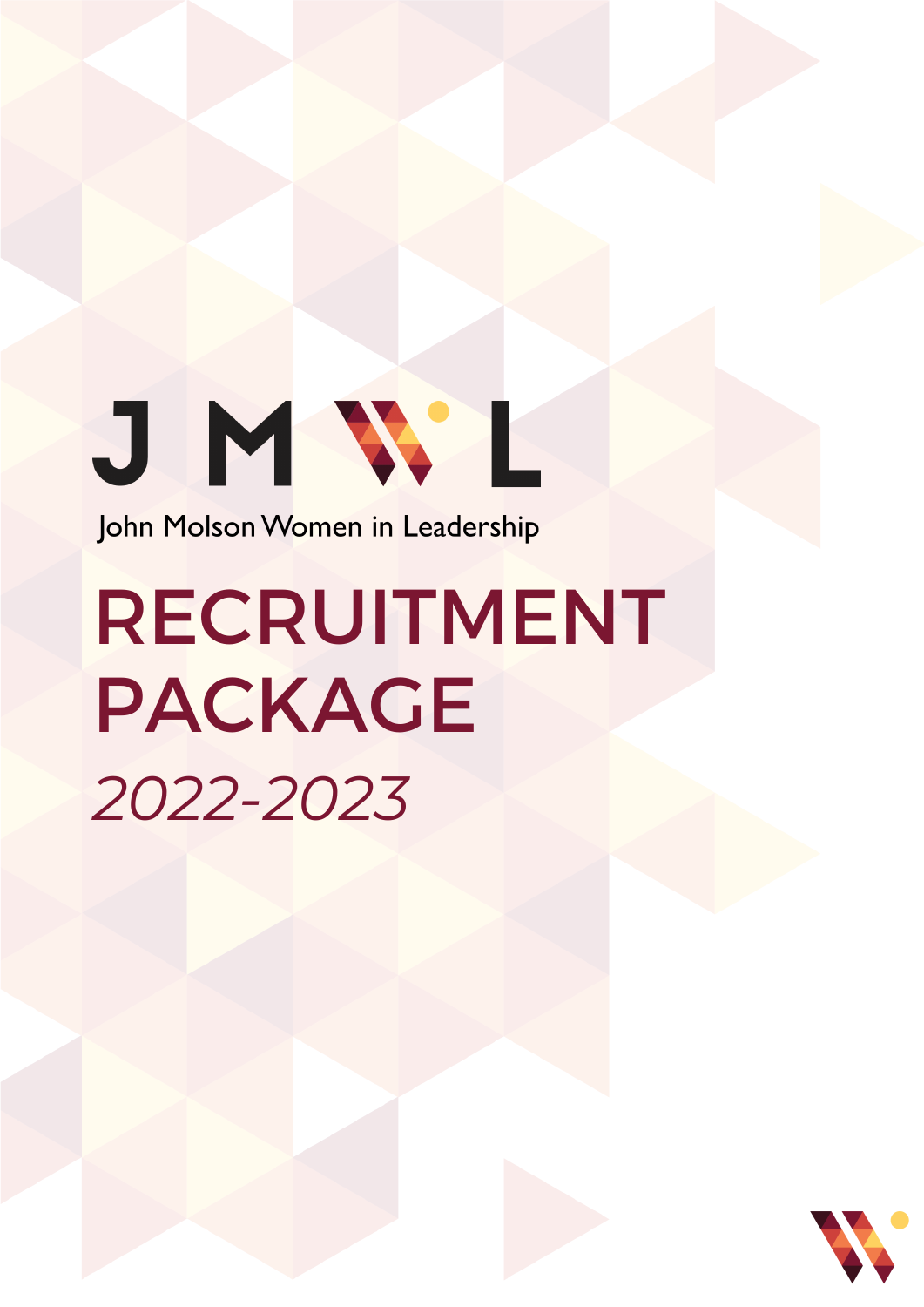### *VP Corporate Relations*

- Serve as a liaison between corporate sponsors and the executive team, as well as a spokesperson for media communications.
	- Creating Sponsorship Package alongside VP Design.
	- Constantly developing relationships with potential new sponsors.
	- Collect internal/external funds.
	- o Internal Funds: CASA, CSU
	- o External Funds: Members of the Corporate Community
- Aid VP Events to find venues by providing sponsors with visibility opportunities
- Work with Co-Presidents and VP Design to review and update Corporate Relations package when needed.
- Delegate tasks to Director of Corporate Relations.
- Conduct research on relevant grant opportunities and submit grant applications and other funding proposals.
- Actively seek out in-kind sponsors for all events, and ensure that all sponsors are represented in marketing materials per sponsorship agreements.
- Work with Co-Presidents to create sponsorship goals for each semester and to create a sponsorship plan (monetary target and in-kind target)
- Meet with all corporate sponsors that are interested in partnering with JMWL
- Writing the details of the contract and ensuring that both parties are satisfied.
- Work on re-signing sponsors for the year to come.
- Ensuring that the sponsors contacted are not interfering with other subsidiary blacklisted companies.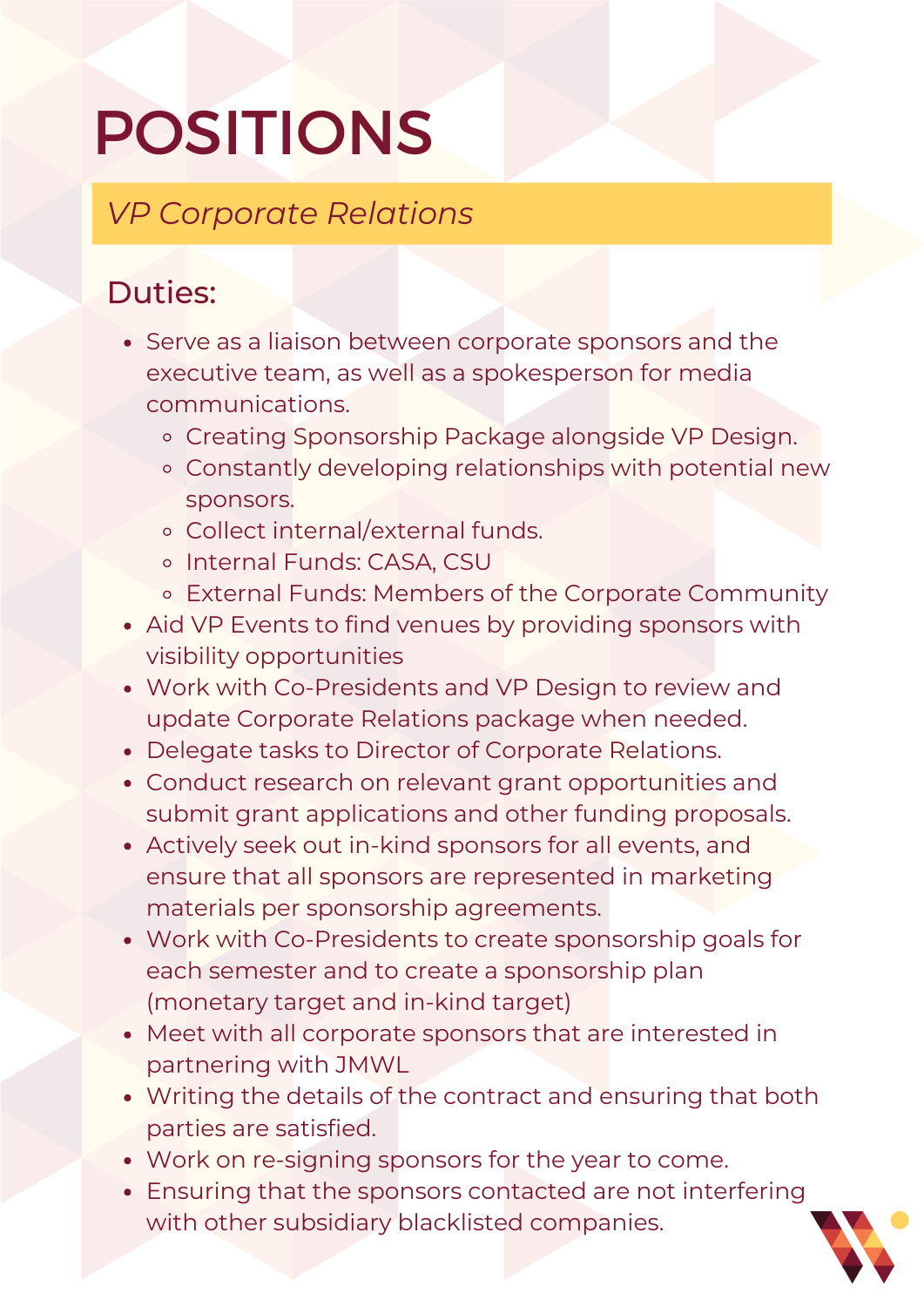#### *Director of Corporate Relations*

- Report to the VP Corporate Relations.
	- o Constantly developing relationships with potential new sponsors.
	- Reaching out via cold calling or emailing necessary
	- Using their Linkedln connections to bring in new sponsors.
	- o Connecting VP Corporate Relations to contacts once they have confirmed that they are not interested in our content and have seen the corporate sponsorship package.
- Actively seek out in-kind sponsors for all events, and ensure that all sponsors are represented in marketing materials per sponsorship agreements.
- Work with VP Corporate Relations on a strategy to ensure that the corporate relations goal will be met by the yearend.
- Meeting with all corporate sponsors that are interested in partnering with JMWL and building their package around their needs.
- Managing all in-kind sponsorship such as an inventory count twice a year and determining the fate of past years in-kind items.
- Contacting companies for in-kind sponsorship (for events)
- Ensuring that companies are being represented for marketing purposes with VP Marketing

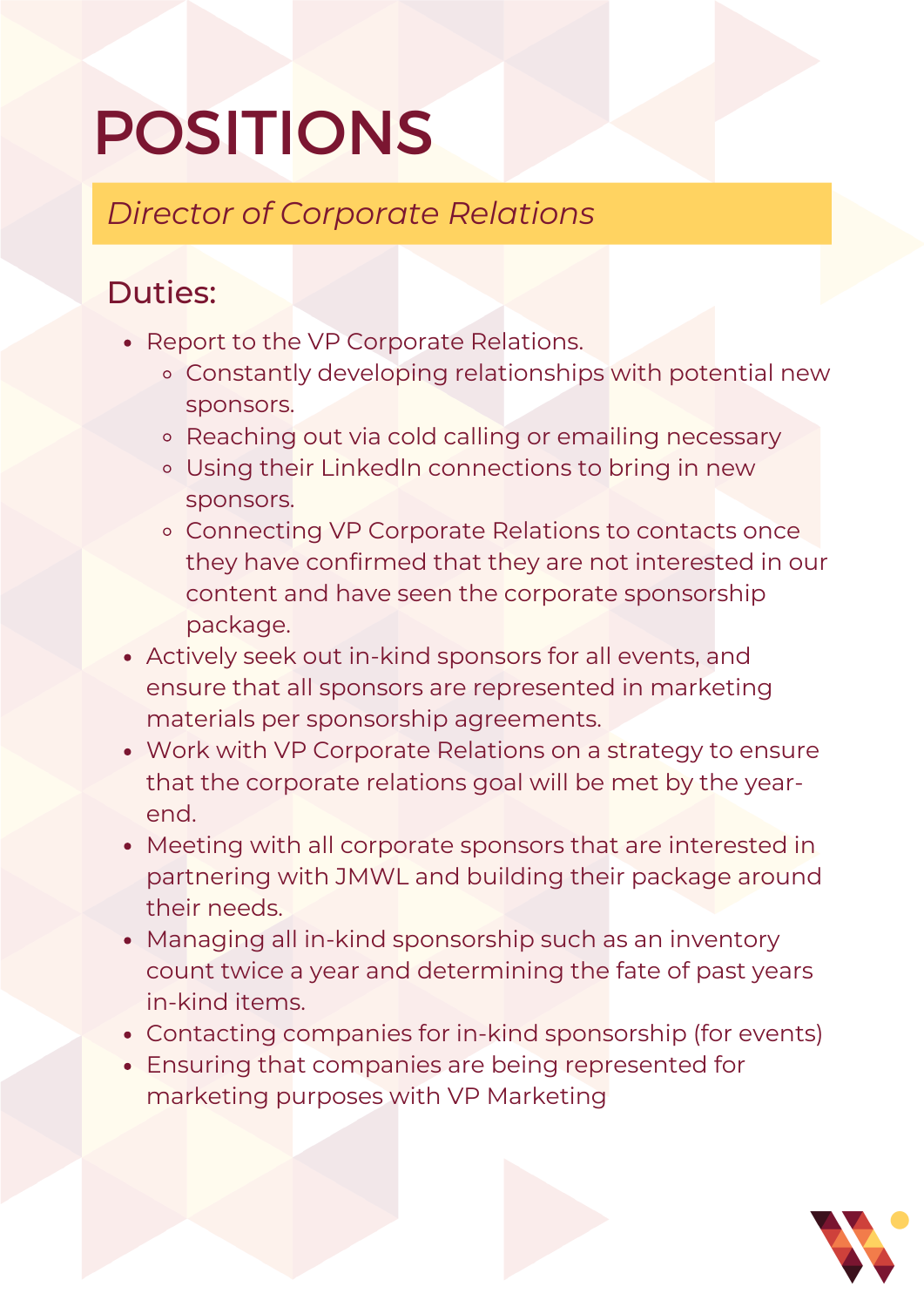### *VP Marketing*

- Overall marketing strategy
	- o Delegate tasks, set deadlines, and ensure consistent branding.
	- Conduct meeting with Director Marketing and VP Design
- Create monthly schedules that include post content, timing, target market, and channels (including timesensitive events/articles that arise throughout the month).
- Work closely with VP Design to produce and plan content.
- Respond to any inquiries on any of the platforms or pass them along to the correct executive member(s).
- Publish all relevant content on Facebook, Instagram and Linkedln.
- Ensure that our committee is known throughout Concordia (and other universities in Montreal).
- Suggest sponsorship opportunities to VP Corporate Relations (through support that is shown via social media pages).
- Publish real-time updates on social media during events (Instagram story, Facebook live, announcements, winners/contests, etc.)
- Find innovative ways to promote events and the committee.
- Submit event information to be published in the CASA JMSB newsletter and contact the communications office so that the event can be published throughout the building's TV screens.
- Ensure that JMWL remains active on all three social media platforms, by having at least one post per week during Fall and Winter semesters.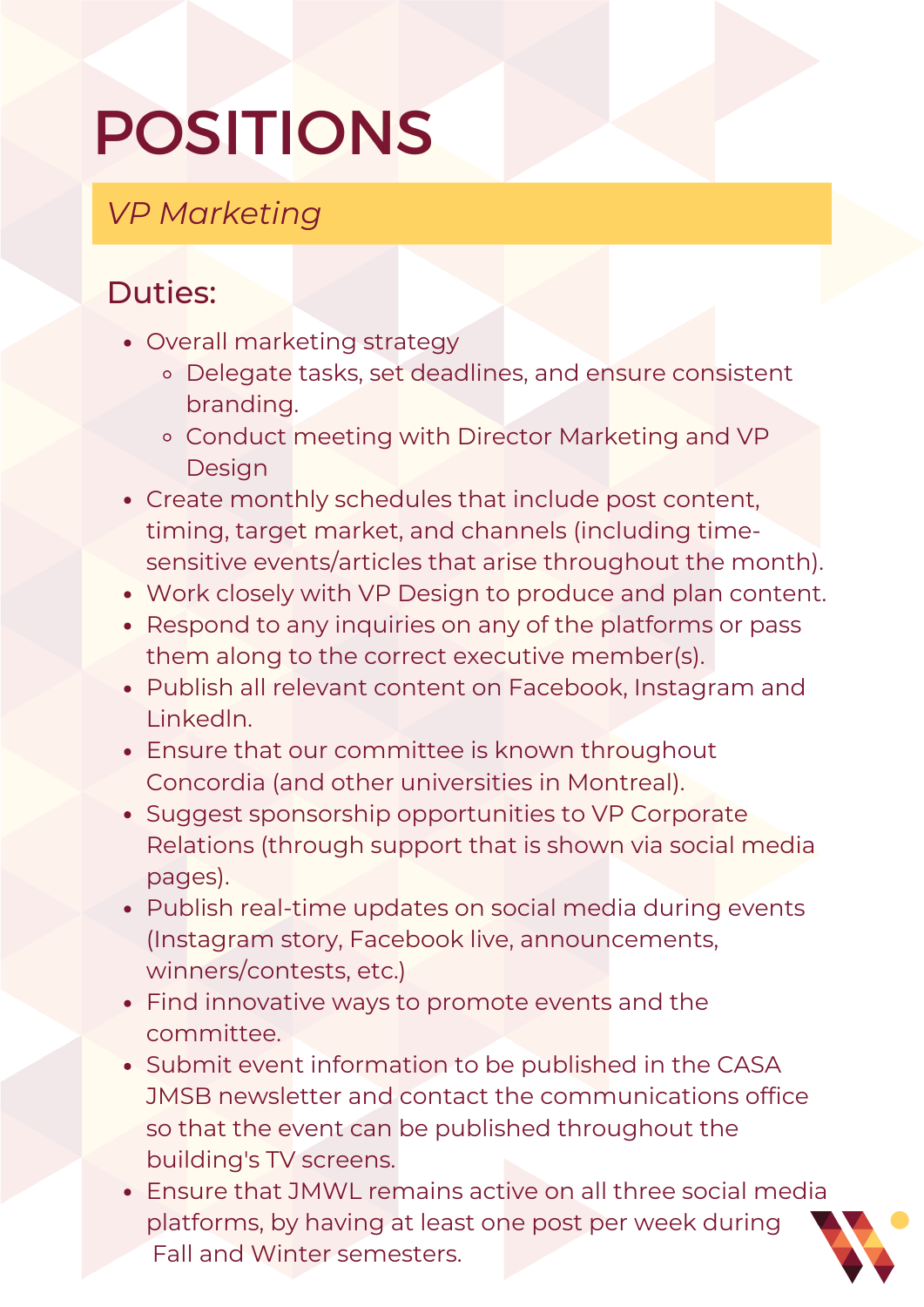*Director of Marketing*

- Work alongside VP Marketing on marketing strategy and with VP Design for execution
	- Create concepts, ideas and suggestions for the branding of JMWL
	- o Reach out to people to interview for JMWL campaigns
- Work closely with VP Design and VP Marketing to plan content.
- Make creative concepts for branding of events and campaigns (using mood boards, Pinterest inspiration, to collaborate with VP Marketing and VP Design)
- Suggest new themes or features that JMWL can use on social media.
- Remind Executives/Collaborators/Ambassadors when it's their day to post for the sharing schedule.
- Make sure content is consistent across all platforms and aligns with our values.
- Find and reach out to contacts to interview for JMWL campaigns like #CapsuleFriday
- Ensure that JMWL remains active on all three social platforms, by having at least one post per week during Fall and Winter semesters.

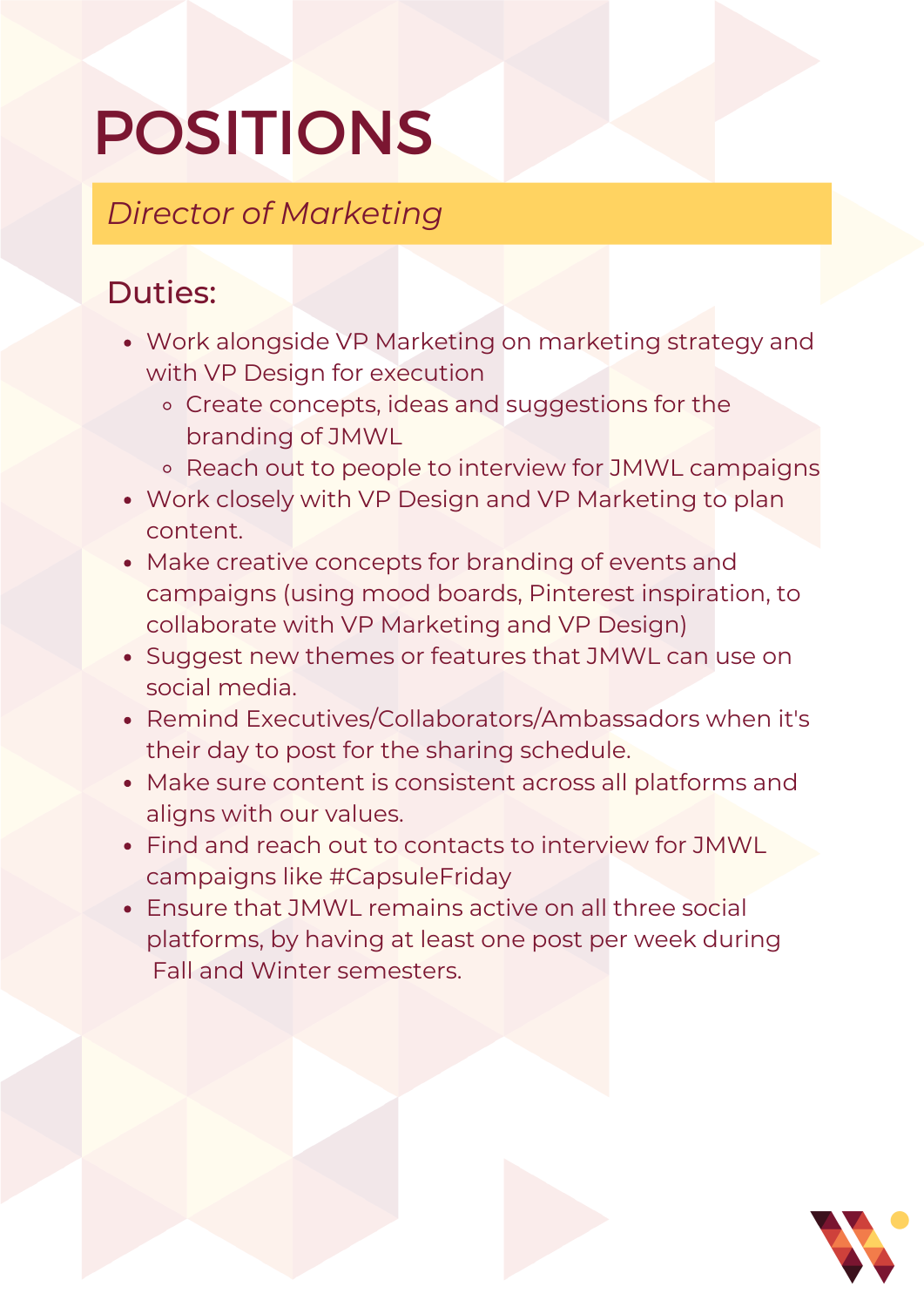### *VP Involvement*

- Coordinate and organize the yearly JMWL Alumni Reunion
- Recruit and manage approximately eight Ambassadors for the Fall and Winter semesters alongside Co-Presidents.
- Host bi-monthly meetings with the Ambassadors.
- Create Ambassador schedules and coordinate their roles during events, alongside VP Events.
- Approve and edit content sent in by the Ambassadors alongside VP Marketing.
- Help with the planning process of succession, alongside Co-Presidents.
- Organize the booth for the involvement fair.
- Organize and contact applicants to schedule Ambassador position interviews.
- Organize and plan the Ambassador photoshoot and team bonding welcome to the team event.

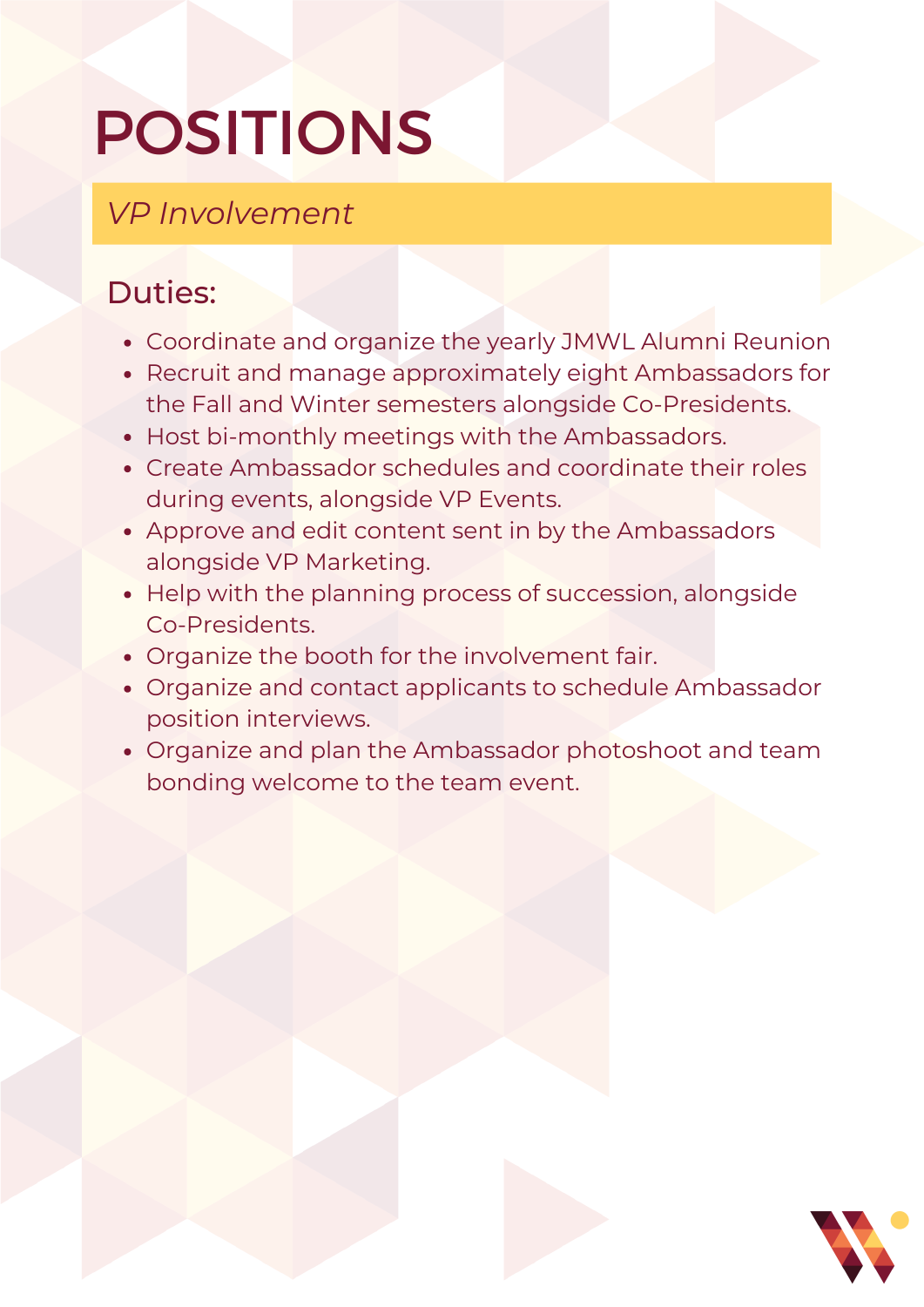*Director of Involvement*

- Report to the VP Involvement.
- Responsible for recruiting and managing the Collaborators for the Fall and Winter semesters alongside the Co-Presidents.
- Create Collaborators schedules and coordinate their roles during events, alongside the Director of Events.
- Plan bonding events between the Collaborators and Ambassadors.

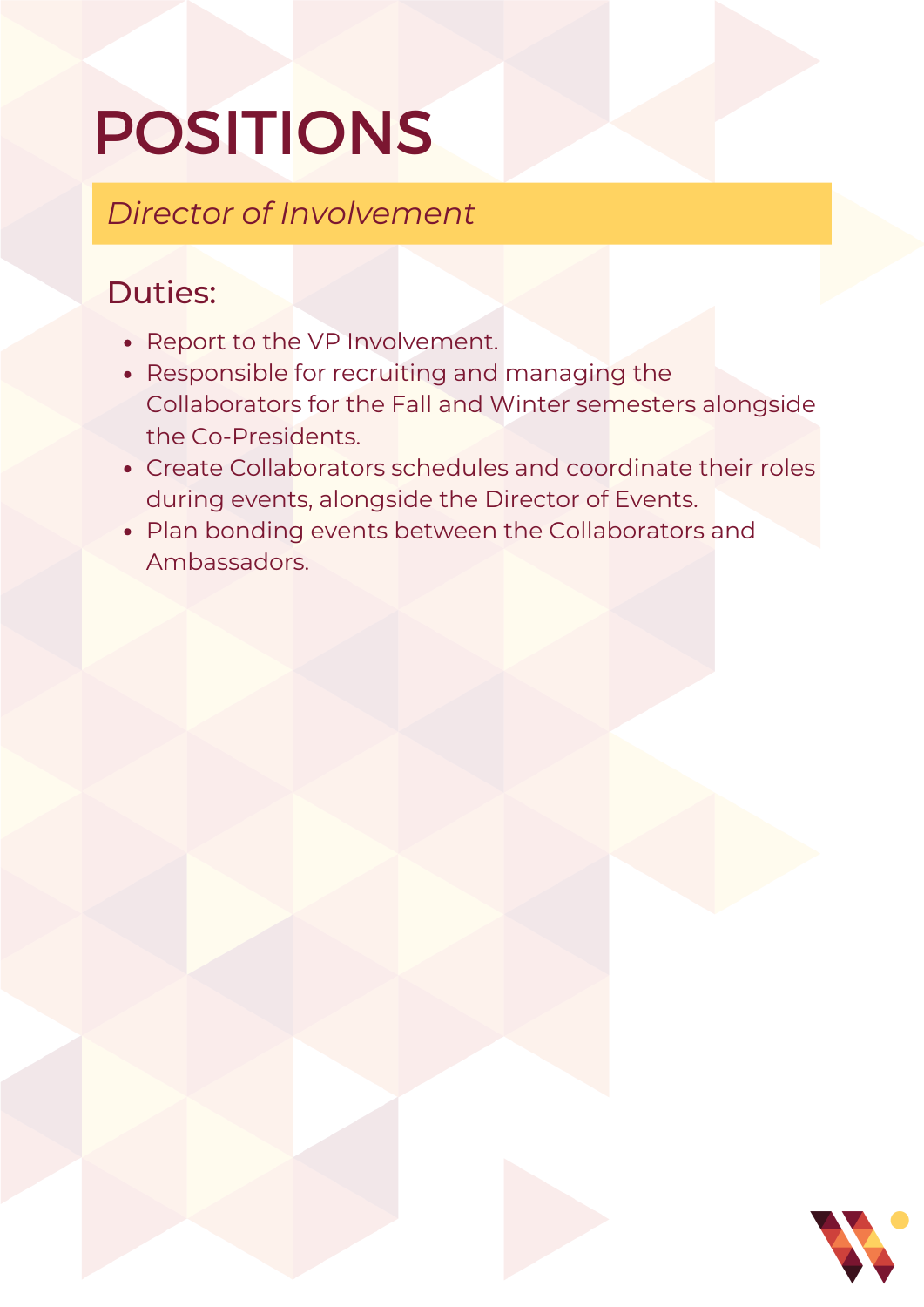### *VP Finance*

- Work closely with Co-Presidents to set the annual budget at the beginning of the mandate.
- Work with CASA VP Finance to have the budget approved and help make it as rational as possible.
- Assign a budget for:
	- Activities
	- Events
	- Promotional items
	- Charitable donations
- Make projections for the revenues and expenses for each event and collaboration.
- Collect expense receipts and reconcile books.
- Collect payments and issue cheques when necessary.
- Present a detailed and accurate financial report at the BOA meetings.
- Obtain approval from the Co-Presidents for any unexpected expenses.
- Adjust budget at the end of Fall semester and Winter semester.
- Manage any details regarding the JMWL bank account.

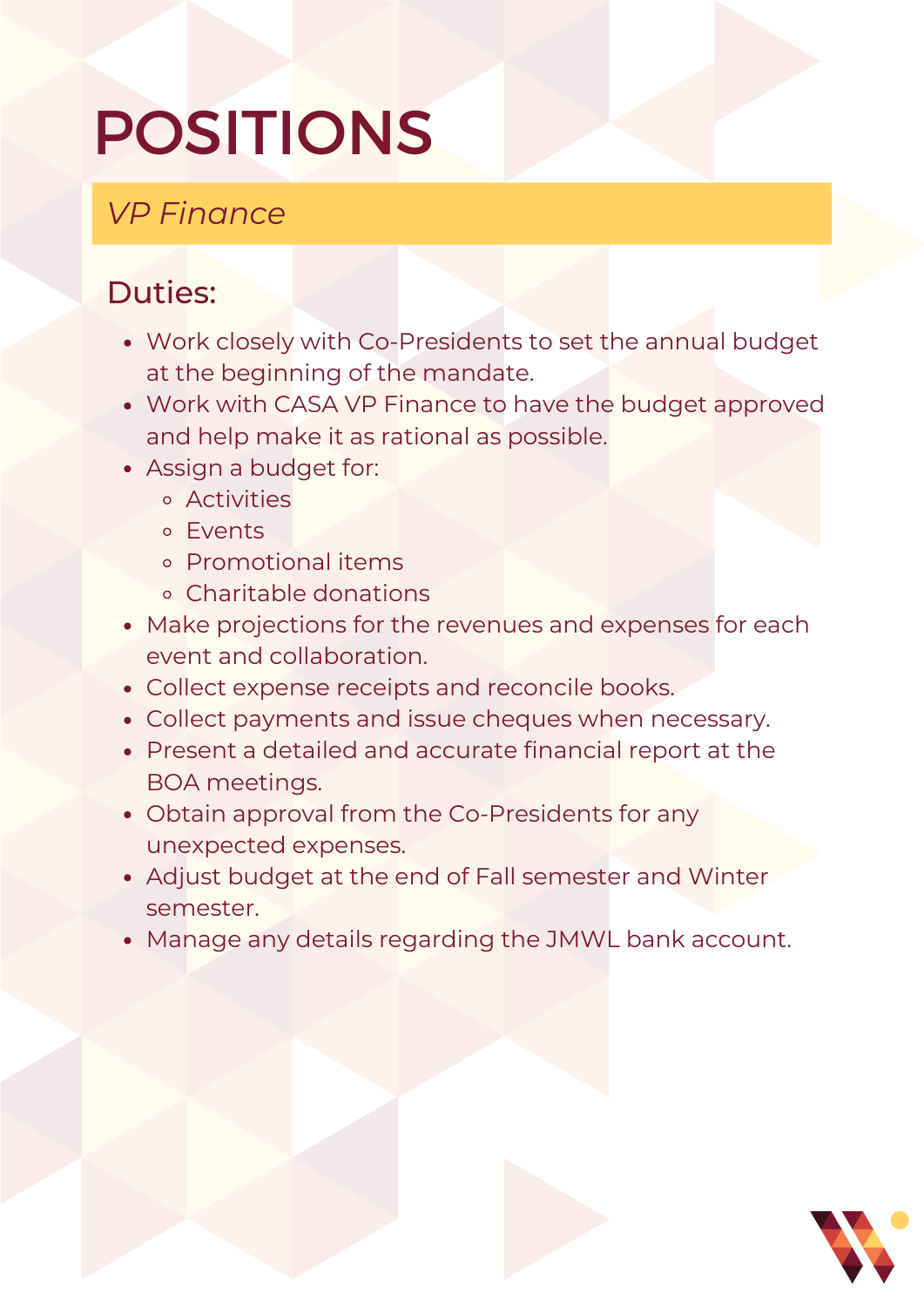### *VP Events*

- Responsible for brainstorming event ideas with the Director of Events during summer and presenting it to the executive team. Once that is completed, must have Co-Presidents approve the event ideas prior to the start of the semester.
- Plan events that are aligned with JMWL's mission, which includes:
	- Organizing and coordinating events, such as networking cocktails, workshops, speaker events, etc.
	- o Supporting the Director of Events with the research and selection of venues within the allocated budget and target audience size.
	- o Responsible for the booking and execution of all of our events.
	- Responsible for creating event budget with VP Finance and dictating to the Director of Events the budget and how much to spend on each of the events (venue, goodie bags, food, etc.)
	- o Responsible for approving Director of Events work and delegating tasks.
	- o Responsible for creating the event script and assigning the duties and roles of each executive member.
	- o Keeping contact with Hospitality Concordia in terms of booking rooms at school or renting suppliers/equipment.
	- Writing out and signing the contract for AV companies.
	- Schedule times of events based on CASA's internal calendar.
	- Maintain relationship with Alumni Concordia and let them know when a speaker is an alumni.
	- o Help develop the application for Special Projects Funding document.
	- o Presenting the event script to the executive team and Ambassadors with the Director of Events at least two weeks before the execution of an event.
	- Going over event invoices with VP Finance

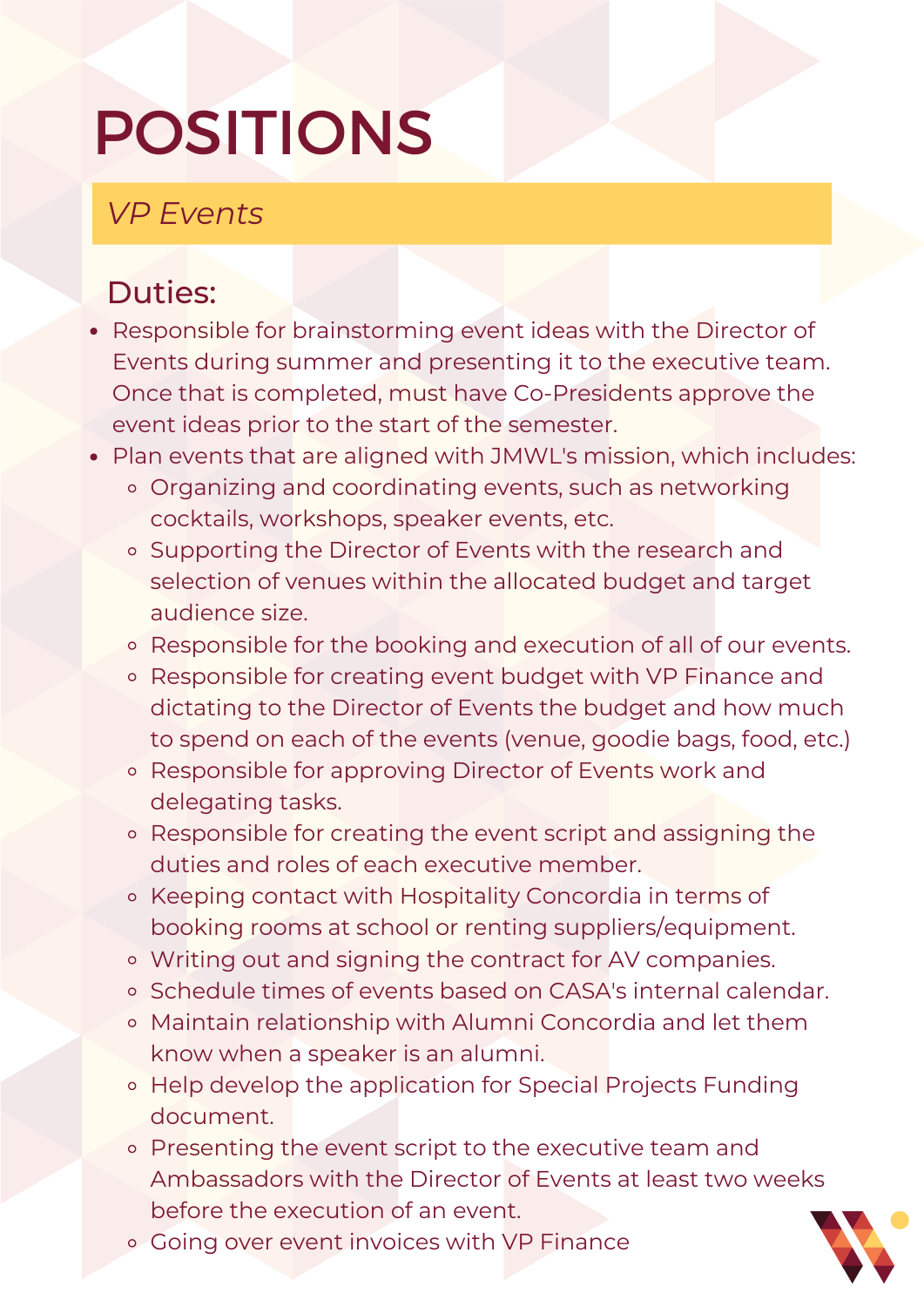#### *Director of Events*

- Responsible for reporting to the VP Events.
- Seek out information regarding campus services and facilities in Montreal that may be used for events.
- Responsible for calling all venues to gather information such as venue availability, venue costs, etc. and updating the master venue Excel sheet.
- Responsible to help create the event script and assigning the duties and roles of each Ambassador.
- Communicate to VP Involvement about the roles that each Ambassador will hold at the event and what is expected of them.
- Contacting and getting quotes from IITS: Laptop Rentals, Audio Visual, Projectors, Printers, etc.
- Contact and get quotes from any AV Companies.
- Assist VP Events in creating contracts.
- Responsible for seeking individuals or activities that can elevate an event's atmosphere, and sharing these ideas with the executive team.
- Responsible to help the Director of Corporate Relations put the goodie bags together and enlisting the Ambassadors if needed.
- Responsible for booking in school venues through the CASA booking system or through the CASA Internal executive.

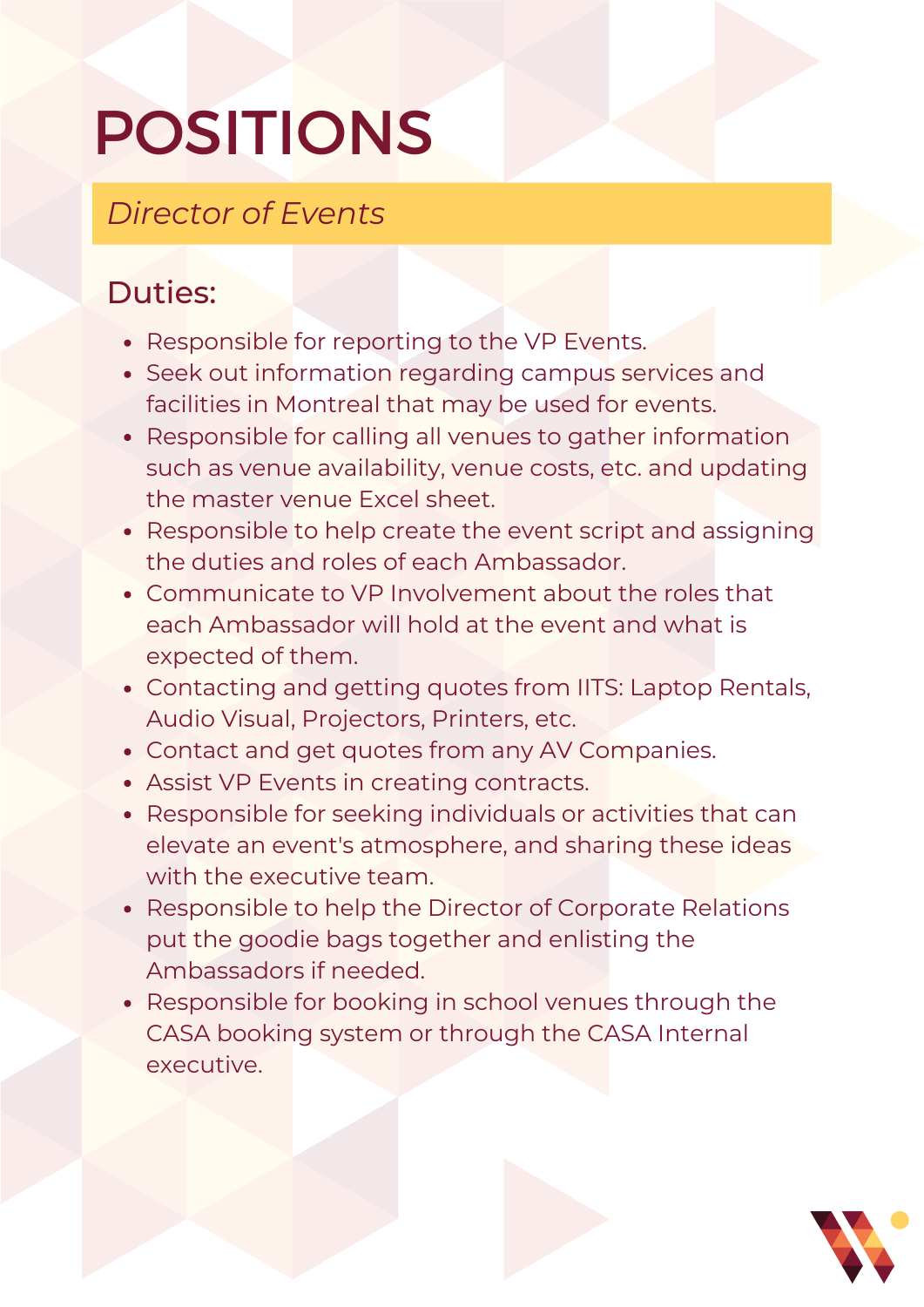### *VP Internal*

- Responsible for organizing the Mentorship Sessions (two per semester) for the executive team and the Ambassador team. This includes:
	- Reaching out to potential mentors.
	- Creating the mentor package.
	- Creating the mentee package
	- Booking food for mentorship sessions.
- Responsible for managing the JMWL Library, including:
	- Working with the Co-Presidents to develop a longterm plan for the JMWL Library.
	- Managing the Zotero online platform.
	- Coordinating with Concordia library and VP Marketing to ensure the student body can easily access the books.
	- o Gathering data from the library to evaluate the success of the JMWL Library.
	- Reaching out to mentors to gather book recommendations for the library.
- Taking care of internal I.T related issues.
- Acting as JMWL's Booking Officer, which includes:
	- Booking rooms for executive meetings, Ambassador meetings, Collaborators meetings and mentorship sessions.
	- Assisting VP Logistics with booking venues on campus for events.
	- Booking tabling in order to promote JMWL's events and increase JMWL's reach.